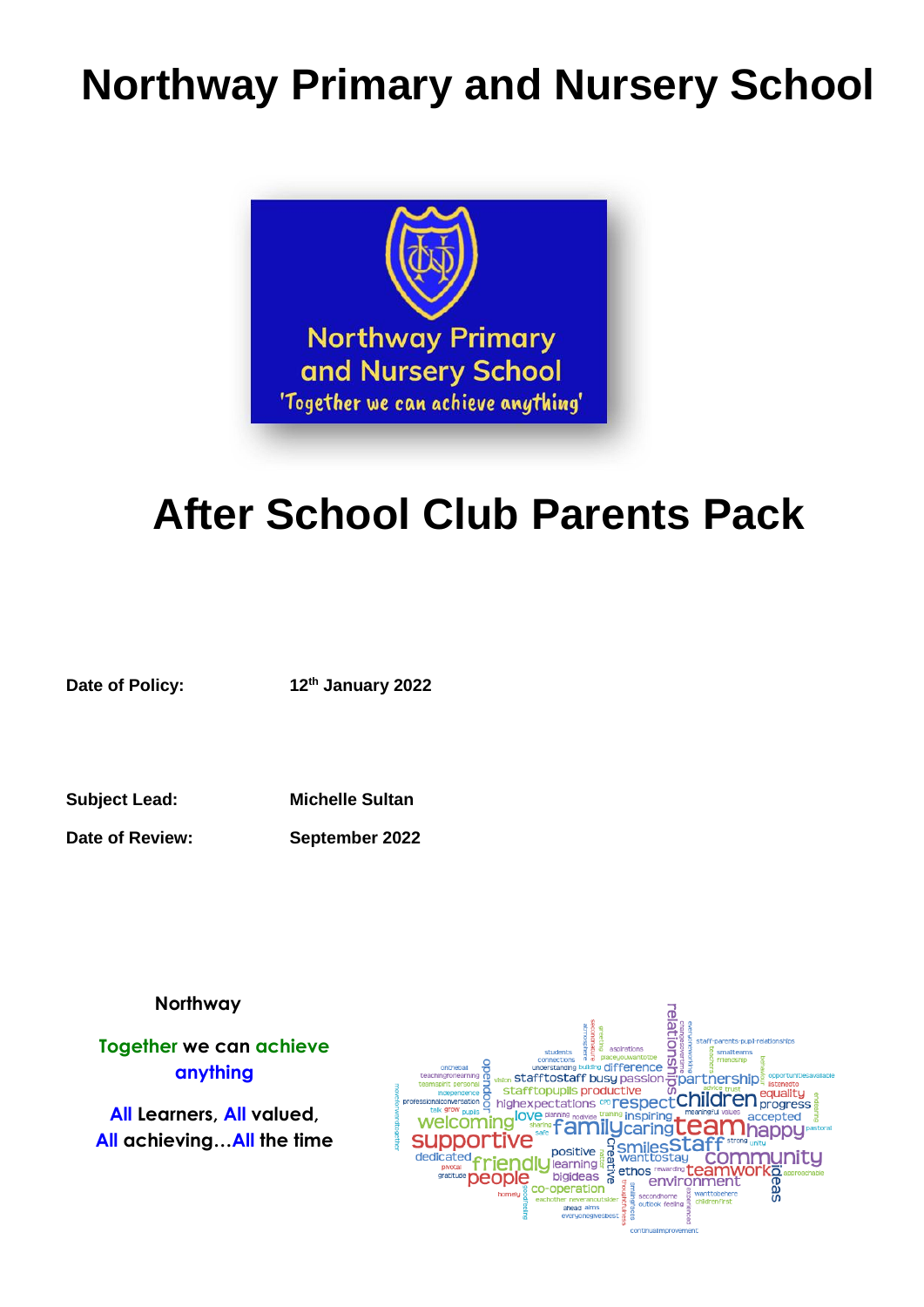## **Introduction**

Welcome to After School Club. After School Club is available Monday – Friday from 3.20pm – 5.30pm (term time only) in the Hub.

Our aim is to create a welcoming, friendly social setting in which the children can enjoy.

Below is some information that you may find helpful.

## **Staff**

Miss Sultan, Miss Forsythe, Mr Dougherty, Miss Gamble and Miss Feeney will be the staff in charge of running the After School Club.

## **Times, Payments and Late Charges**

Times and payment for the club has been broken down into full and half sessions.

| <b>Club Times</b>                                       | <b>Amount Fee</b>        | <b>Late Collection Charge</b>          |
|---------------------------------------------------------|--------------------------|----------------------------------------|
| $3.20$ pm - $4.30$ pm                                   | £5.00 per child/session  | Arrive after 4.30pm full session price |
|                                                         |                          | will be charged (£10)                  |
| $4.20pm - 5.30pm$                                       | £5.00 per child/session  | Arrive after 5.45pm £2.00              |
| (children may attend after an<br>extra-curricular club) |                          | Arrive after 6.00pm £5.00              |
| $3.20$ pm - $5.30$ pm                                   | £10.00 per child/session | Arrive after 6.00pm £5.00              |

- Please collect your child/children at the correct time to avoid any extra charges.
- Where possible, please keep the School Office informed of how many After School Club sessions you will require, as the maximum number of children we can have in one session is 30.
- To add your child's name or cancel the place this **MUST** be done before **1.30pm.**
- Any booked sessions not attended without notification will be charged.
- Payments **MUST** be settled by the end of each week. No payment may result in sessions being cancelled, even if you are a regular member.
- Cheques are made payable to Northway Primary School.
- Families may use the voucher scheme to help pay for their sessions (please speak to Miss Sultan in the office). Please be aware that vouches can take up to 3-5 working days before they appear on the school account.

### **Arrival**

Reception children will be collected from class at 3.20pm. All other children will make their own way to the Spanish Steps. If your child is attending an Extra Curriculum Club first (Football, Dodge Ball etc.), the teacher in charge will bring them to the hub.

## **Collection of your child**

For safeguarding reasons your child **MUST** be collected and signed out by an adult or a family member over the age of 16. We ask that your child only leaves the premises with an adult that the staff at After School Club are familiar with.

# **Last pick up from the club is 5.30pm. Please can you make sure you collect your child on time.**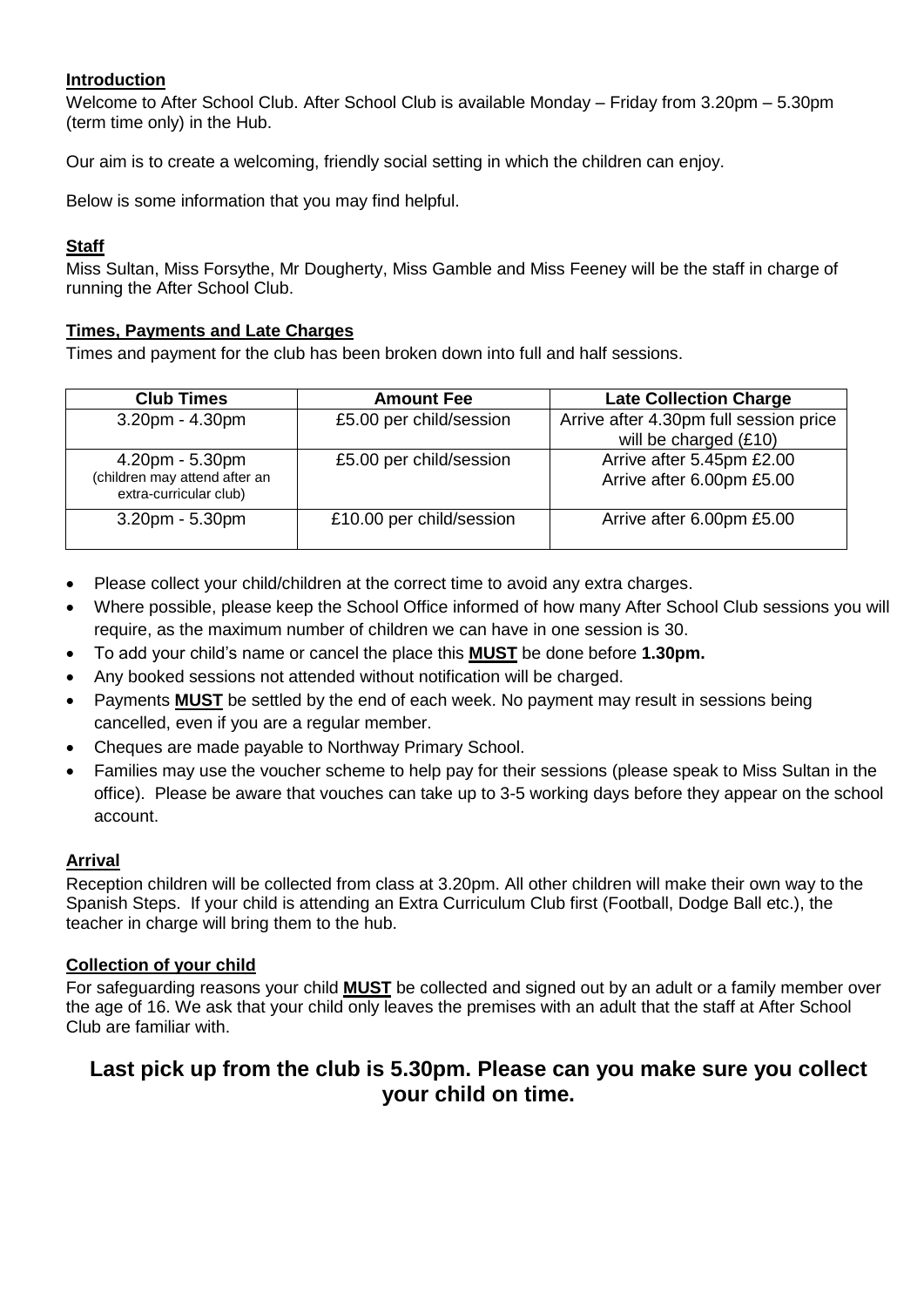## **Daily Routine**

A snack is provided each evening. An example of foods will be: - fruit, milk and water along with waffles, wraps, crackers etc.

### **Transfer of Bookings**

We will try our best to accommodate for any transfer of bookings e.g. transferring a Tuesday to a Wednesday session. Please note that flexibility is limited and will be subject to availability.

#### **Safeguarding Statement**

Northway School is fully committed to safeguarding and promoting the welfare of all our children. This commitment is reflected in our policies and practices throughout school. Parents should be aware that the school will take reasonable action to ensure the safety of its pupils.

In cases where the school/After School Club has reason to be concerned that a child may be subject to ill-treatment, neglect or other forms of abuse, we are committed to following Liverpool Safeguarding Children Board's Safeguarding Children procedures and inform Children's Services. If you have any concerns about a child you can speak to Mrs Lightfoot or Mrs Delaney (Safeguarding Co-ordinators) or a member of the After School Club team.

Parents and carers are welcome to view/download a copy of the Child Protection Policy via the website.

### **Medical Matters**

Medicines should only be brought to the club when it is **ESSENTIAL** or where it would be detrimental to a child's health if it were not administered during the school day.

Medicines will only be accepted that have been prescribed by a Doctor, Dentist, Nurse Prescriber or Pharmacist Prescriber. *Parents must come into school and complete a consent form - no medicine will be administered without such consent.* 

In most instances it will not be necessary to bring medicine into school especially if it is prescribed to be taken 3 times a day *(once before school, once after school, once before bed)*. A copy of our Welfare and Asthma Policy is posted on the school website or can be obtained from the school office. *www.northway.liverpool.sch.uk*

A qualified member of staff will be on site to administer first aid to children when an accident occurs. If believed necessary, staff members will contact parents/carers to come and collect the child if they need to visit a doctor or hospital. If it is an urgent situation, 999 will be called.